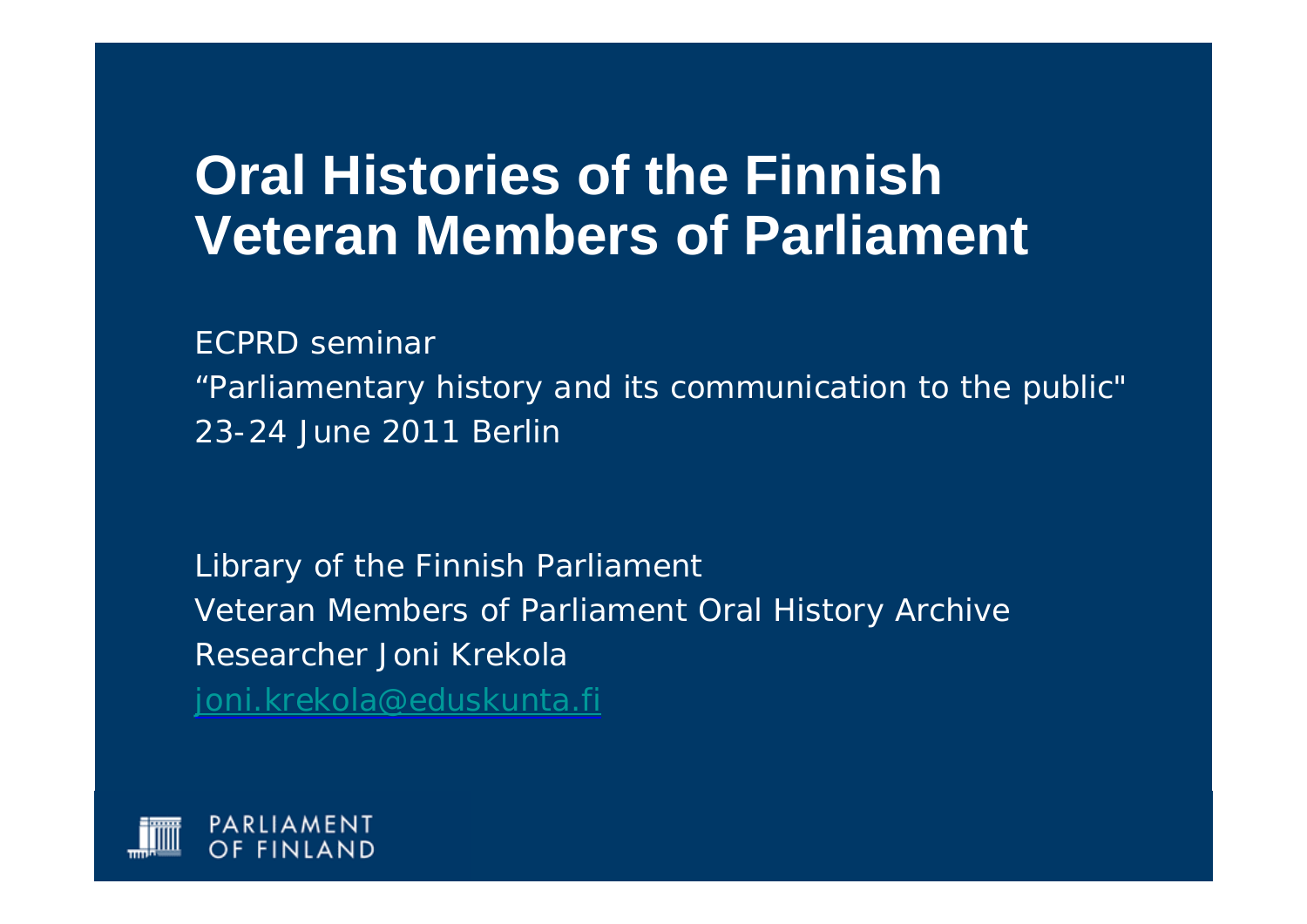# **Finnish Parliamentary History Projects since the Second WW**

- Launched for the historical 100-years anniversaries of the Finnish democracy: 1963; 2007
- 1963: a series of books of parliamentary history, 12 volumes (1958-1982)

Parliament's Centennial 2007:

- Celebrations
- Exhibitions
- History of Parliament: 12 volumes (2001-2007)

Veteran Members of Parliament Oral History 1988-

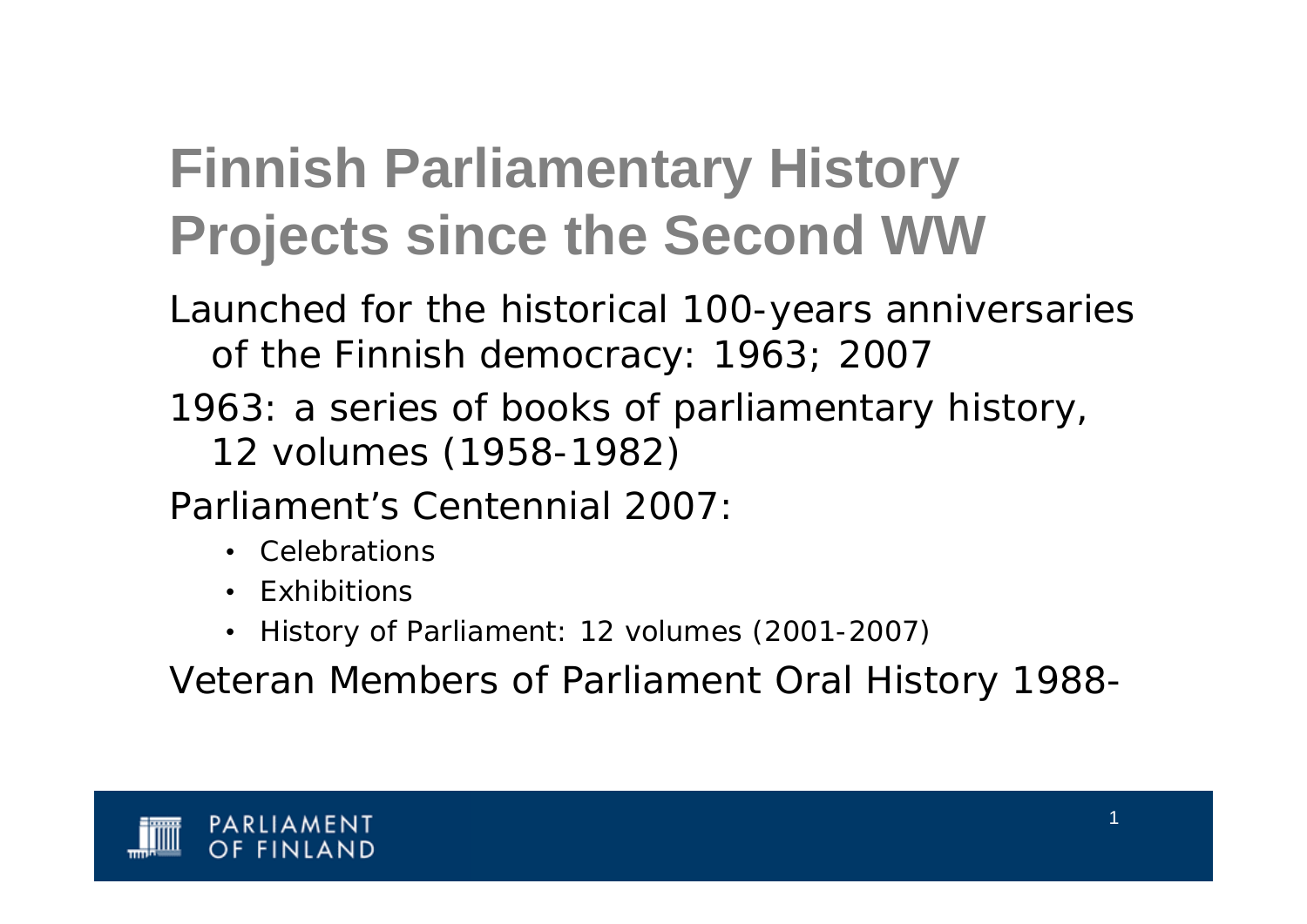# **Investment in Oral History at the Finnish Parliament 1988-**

Origin of the interest in oral history Motives for collecting Ex-MPs' oral history Launching and regularizing of the project Results:

- 330 veteran MPs' interviews
- Interviews' average length nearly six hours

Unique in volume, continuity, depth and systematic of the themes of the interviews

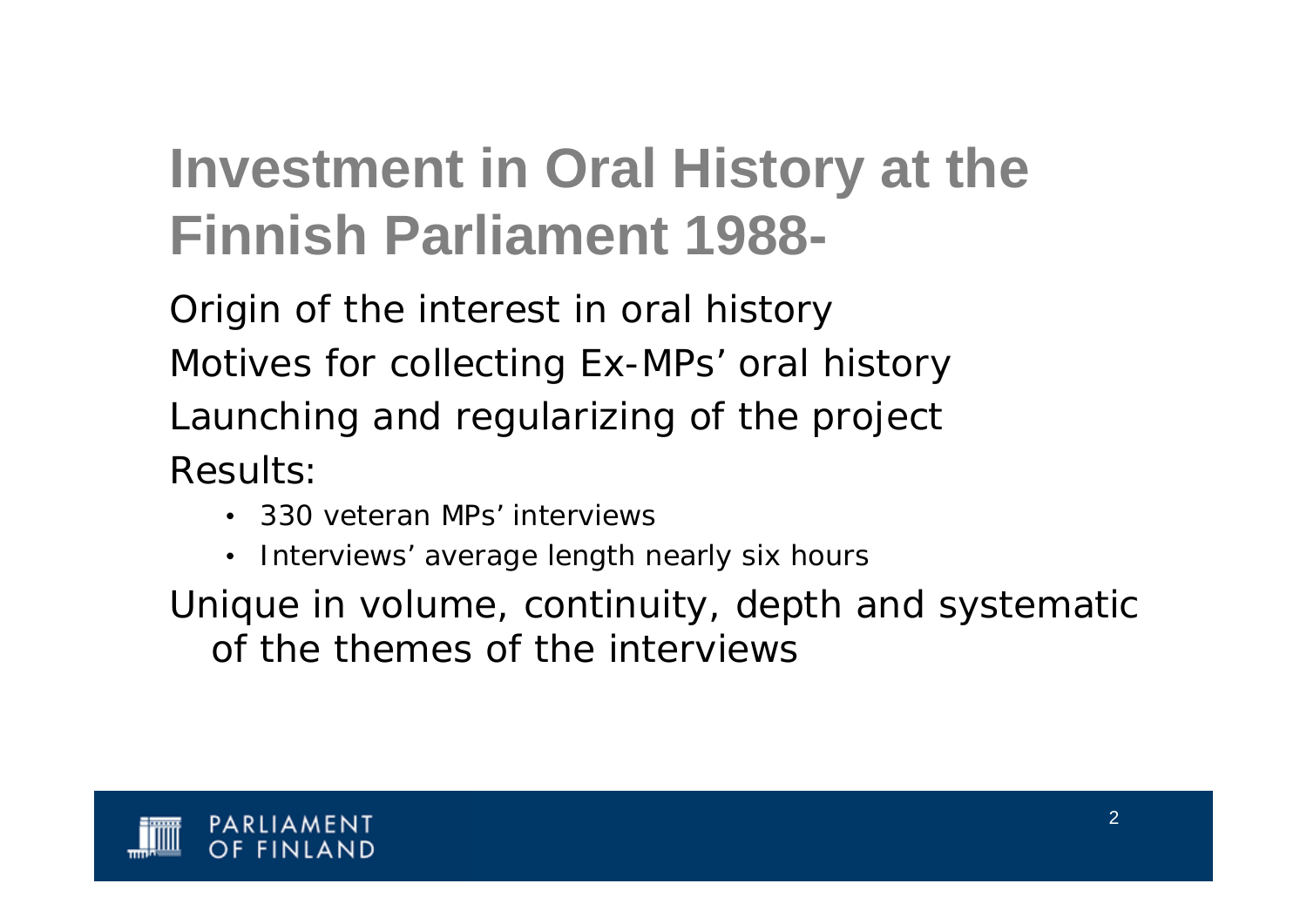# **Characteristics of the Ex-MPs' Oral History Interviews**

Definition of a veteran MP

Criteria for selecting the interviewees

- Confidence and interaction between interviewer and the interviewee
- Semi-structured life history interview with the focus on the Ex-MP's political career

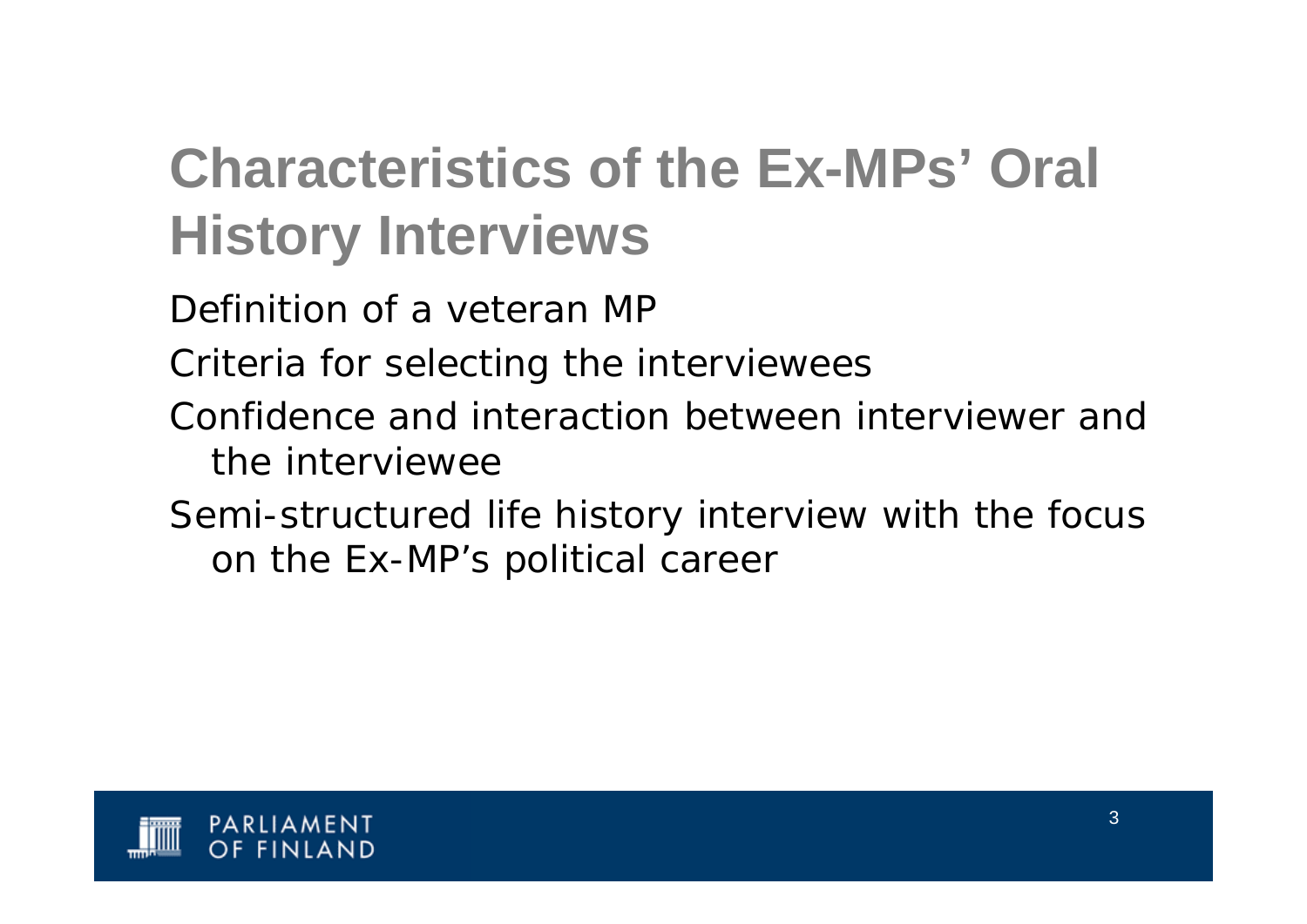### Content of a Veteran MP's Interview

Social and political background of the interviewee About becoming a MP: campaigns and elections MP's work and everyday life at the parliament

- Parliamentary committees
- Plenary sessions
- Parliamentary groups
- Media and politics

Mapping the content of politics and political activities of the MP's career

(MP as minister); (Member of European Parliament) Finnish democracy, parliamentarism and exercise of power Ex-MP's activities after the parliamentarian's career

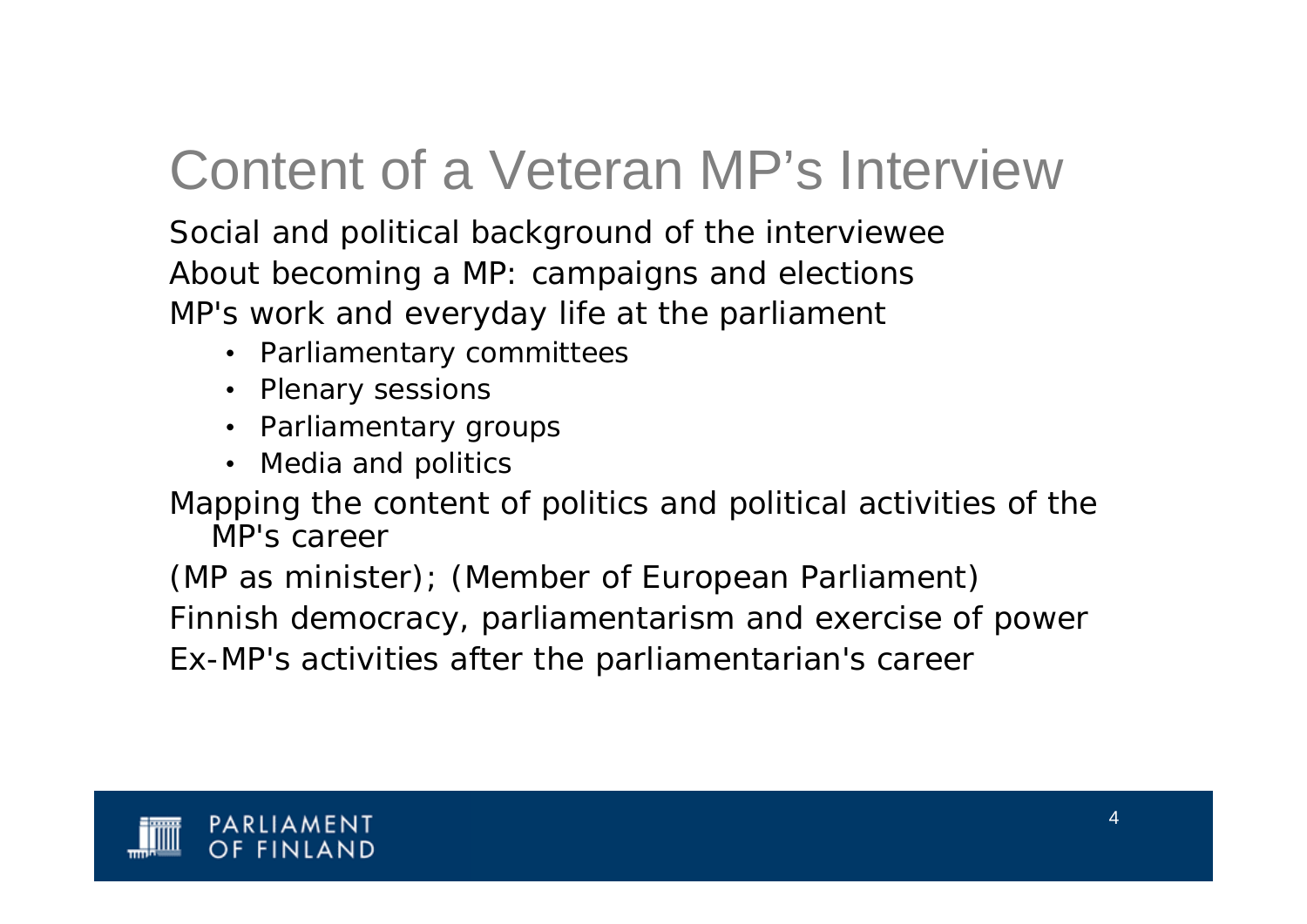# **Usability of the Veteran MPs' Interview Collection**

Not public; strictly limited to scientific research Low profile of the archive collection

 $\Rightarrow$  potential is underutilized

Used by professional historians:

- Histories of political parties
- Political biographies
- Parliament of Finland Centennial

Used by the Ex-MPs themselves: memoirs

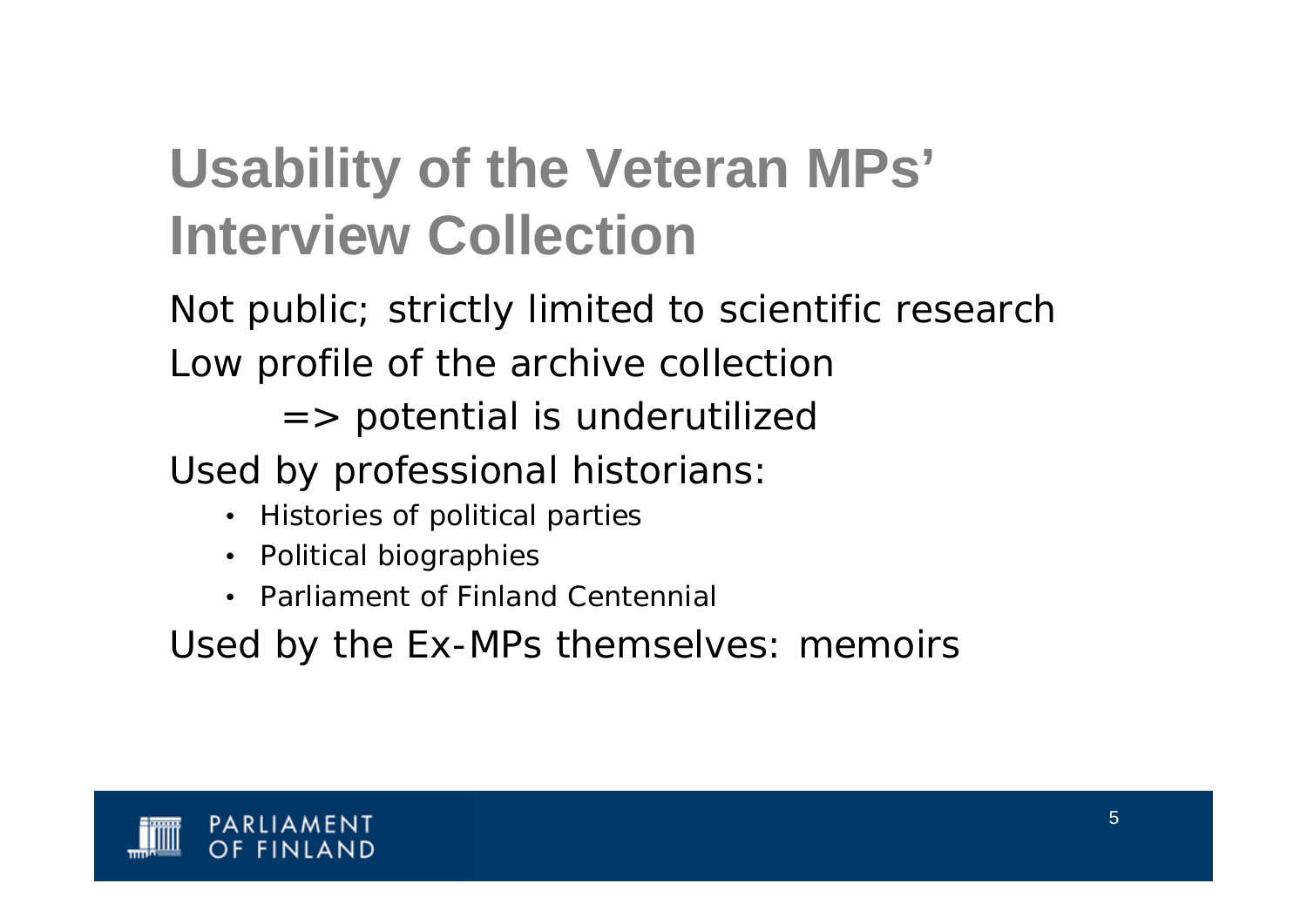**Mapping and Sharing of Oral History Knowledge of the European Parliaments**

National duty?

Comparable oral history collections?

More information:

Veteran Members of Parliament Oral History Archive (in English):

<http://lib.eduskunta.fi/Resource.phx/library/archive/veteran-mps.htx>